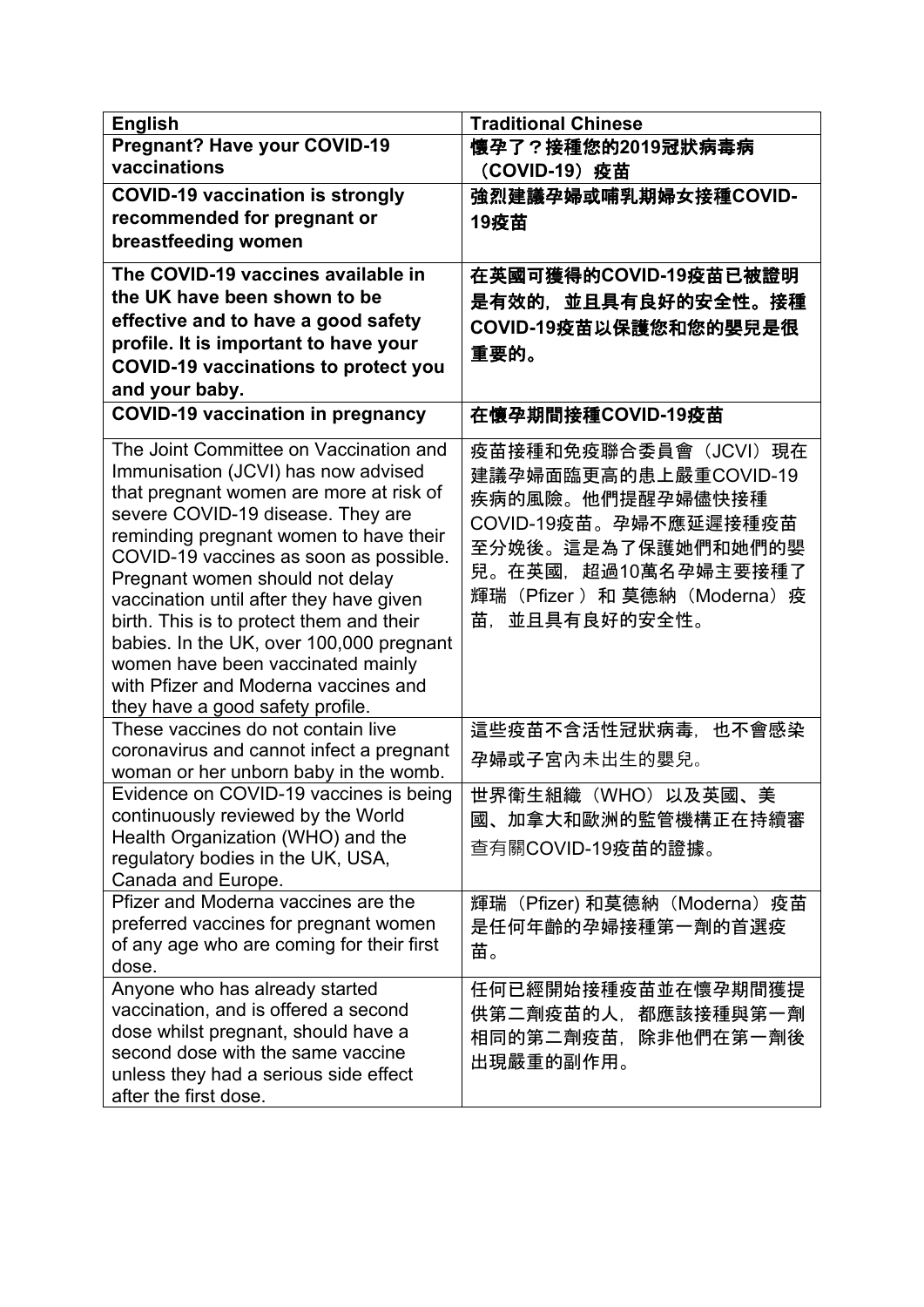| Find out more about pregnancy,                                                                                                                                                                                                                                                                                                                                                                                                                                                                     | 欲瞭解有關懷孕、母乳餵哺、生育能力和                                                                                                                                                              |
|----------------------------------------------------------------------------------------------------------------------------------------------------------------------------------------------------------------------------------------------------------------------------------------------------------------------------------------------------------------------------------------------------------------------------------------------------------------------------------------------------|---------------------------------------------------------------------------------------------------------------------------------------------------------------------------------|
| breastfeeding, fertility and COVID-19                                                                                                                                                                                                                                                                                                                                                                                                                                                              | COVID-19疫苗接種的更多資訊, 請訪問                                                                                                                                                          |
| vaccination on the website                                                                                                                                                                                                                                                                                                                                                                                                                                                                         | www.nidirect.gov.uk/covid-vaccine                                                                                                                                               |
| www.nidirect.gov.uk/covid-vaccine                                                                                                                                                                                                                                                                                                                                                                                                                                                                  |                                                                                                                                                                                 |
| Why do I need the vaccine if I'm                                                                                                                                                                                                                                                                                                                                                                                                                                                                   | 如果我懷孕了,為什麼需要接種疫苗?                                                                                                                                                               |
| pregnant?                                                                                                                                                                                                                                                                                                                                                                                                                                                                                          |                                                                                                                                                                                 |
| If you have COVID-19 disease in later<br>pregnancy, both you and your unborn<br>baby are at increased risk of serious<br>disease needing hospital treatment, and<br>intensive care support. UK data has<br>shown that almost every pregnant<br>woman with COVID-19 disease who<br>needed hospital treatment or intensive<br>care had not been vaccinated. The<br>overall risk from COVID-19 disease for<br>you and your new baby is low but has<br>increased since the first waves of<br>COVID-19. | 如果您在懷孕後期患有COVID-19疾病,<br>您和您未出生的嬰兒都面臨更高的需要住<br>院治療的嚴重疾病和深切治療支持的風<br>險。英國的資料顯示,幾乎所有需要住院<br>治療或深切治療的COVID-19孕婦都沒有<br>接種疫苗。您和您的初生嬰兒患COVID-<br>19疾病的總體風險很低,但自第一波<br>COVID-19以來有所增加。 |
| COVID-19 vaccines in pregnancy give<br>you high levels of protection against<br>disease. There is reassuring information<br>on the safety of COVID-19 vaccines<br>given to pregnant women in the UK, as<br>well as other countries.                                                                                                                                                                                                                                                                | 懷孕期間的COVID-19疫苗可為您提供高<br>水準的預防疾病的保護。在英國和其他國<br>家,有關於向孕婦接種COVID-19疫苗的<br>安全性的可靠資訊。                                                                                               |
| It is important that you are protected with                                                                                                                                                                                                                                                                                                                                                                                                                                                        | 重要的是,您獲得所有疫苗劑量的保護,                                                                                                                                                              |
| all your vaccine doses to keep you and<br>your baby safe. Don't wait until after you<br>have given birth.                                                                                                                                                                                                                                                                                                                                                                                          | 以確保您和您嬰兒的安全。不要等到您分<br>娩後再接種疫苗。                                                                                                                                                  |
| Pregnant women with underlying clinical                                                                                                                                                                                                                                                                                                                                                                                                                                                            | 患有潛在臨床疾病的孕婦患COVID-19嚴                                                                                                                                                           |
| conditions are at higher risk of suffering                                                                                                                                                                                                                                                                                                                                                                                                                                                         | 重併發症的風險更高。                                                                                                                                                                      |
| serious complications from COVID-19.                                                                                                                                                                                                                                                                                                                                                                                                                                                               |                                                                                                                                                                                 |
| <b>Risk factors for pregnant women</b>                                                                                                                                                                                                                                                                                                                                                                                                                                                             | 孕婦的風險因素                                                                                                                                                                         |
| If you have underlying medical conditions<br>such as:                                                                                                                                                                                                                                                                                                                                                                                                                                              | 如果您有潛在的醫療病症, 例如:                                                                                                                                                                |
| immune problems<br>$\bullet$                                                                                                                                                                                                                                                                                                                                                                                                                                                                       | 免疫問題<br>$\bullet$                                                                                                                                                               |
| diabetes<br>$\bullet$                                                                                                                                                                                                                                                                                                                                                                                                                                                                              | 糖尿病                                                                                                                                                                             |
| high blood pressure<br>$\bullet$                                                                                                                                                                                                                                                                                                                                                                                                                                                                   | 高血壓<br>$\bullet$                                                                                                                                                                |
| heart disease<br>$\bullet$                                                                                                                                                                                                                                                                                                                                                                                                                                                                         | 心臟疾病<br>$\bullet$                                                                                                                                                               |
| asthma<br>$\bullet$                                                                                                                                                                                                                                                                                                                                                                                                                                                                                | 哮喘<br>$\bullet$                                                                                                                                                                 |
| Or if you are:                                                                                                                                                                                                                                                                                                                                                                                                                                                                                     | 或者,<br>如果您是:                                                                                                                                                                    |
| overweight<br>$\bullet$                                                                                                                                                                                                                                                                                                                                                                                                                                                                            | 超重<br>$\bullet$                                                                                                                                                                 |
| over the age of 35<br>$\bullet$                                                                                                                                                                                                                                                                                                                                                                                                                                                                    | 35歲以上<br>$\bullet$                                                                                                                                                              |
| in your third trimester of<br>$\bullet$                                                                                                                                                                                                                                                                                                                                                                                                                                                            | 在您懷孕的最後三個月 (超過28<br>$\bullet$                                                                                                                                                   |
| pregnancy (over 28 weeks)                                                                                                                                                                                                                                                                                                                                                                                                                                                                          | 週)                                                                                                                                                                              |
| of black or asian minority ethnic<br>٠                                                                                                                                                                                                                                                                                                                                                                                                                                                             | 黑人或亞洲少數族裔背景<br>$\bullet$                                                                                                                                                        |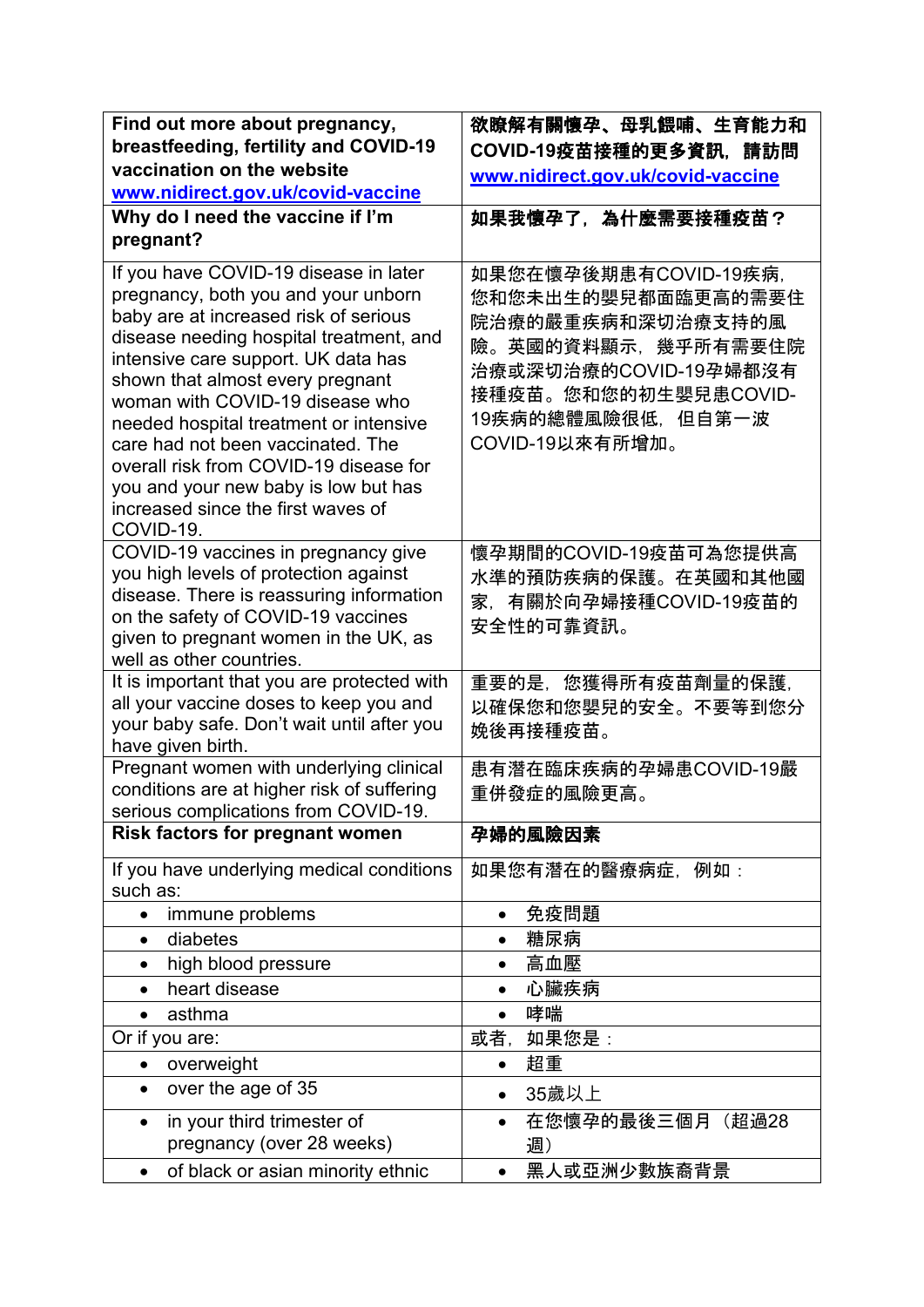| background                                                                                                                                                                                                                                                                                                                                                                                     |                                                                                                                                                                                          |
|------------------------------------------------------------------------------------------------------------------------------------------------------------------------------------------------------------------------------------------------------------------------------------------------------------------------------------------------------------------------------------------------|------------------------------------------------------------------------------------------------------------------------------------------------------------------------------------------|
| unvaccinated or partially<br>vaccinated                                                                                                                                                                                                                                                                                                                                                        | 未接種或部分接種                                                                                                                                                                                 |
| You are at more risk from COVID-19                                                                                                                                                                                                                                                                                                                                                             | 與未懷孕的同齡女性相比,您感染                                                                                                                                                                          |
| than women of the same age who are                                                                                                                                                                                                                                                                                                                                                             | COVID-19的風險更高。                                                                                                                                                                           |
| not pregnant.                                                                                                                                                                                                                                                                                                                                                                                  |                                                                                                                                                                                          |
|                                                                                                                                                                                                                                                                                                                                                                                                |                                                                                                                                                                                          |
| What does this mean for me?                                                                                                                                                                                                                                                                                                                                                                    | 這對我意味著什麼?                                                                                                                                                                                |
| <b>Getting pregnant</b>                                                                                                                                                                                                                                                                                                                                                                        | 懷孕                                                                                                                                                                                       |
| There is no need to avoid getting<br>pregnant after COVID-19 vaccination.<br>There is no evidence that COVID-19<br>vaccines have any effect on fertility or<br>your chances of becoming pregnant.                                                                                                                                                                                              | 接種COVID-19疫苗後無需避免懷孕。沒<br>有證據表明COVID-19疫苗對生育能力或<br>懷孕機會有任何影響。                                                                                                                             |
| If you are pregnant                                                                                                                                                                                                                                                                                                                                                                            | 如果您懷孕了                                                                                                                                                                                   |
| COVID-19 vaccines offer pregnant<br>women the best protection against<br>COVID-19 disease which can be serious<br>in later pregnancy for some women.                                                                                                                                                                                                                                           | COVID-19疫苗能為孕婦提供預防COVID-<br>19疾病的最佳保護,對某些女性而言,在<br>懷孕後期患上這種疾病可能會很嚴重。                                                                                                                     |
| The first dose of COVID-19 vaccine will<br>give you good protection. You need to<br>get each of your doses on time to get the<br>best possible protection. You should<br>have your second dose 8 to 12 weeks<br>after your first dose. You do not need to<br>delay this second dose. If you have<br>delayed your vaccination for any reason,<br>have your vaccinations as soon as<br>possible. | 第一劑COVID-19疫苗將為您提供良好的<br>保護。您需要按時接種每一劑,以獲得最<br>佳保護。您應該在接種第一劑的8到12週<br>後接種第二劑疫苗。您無需延遲該第二<br>劑。如果您因任何原因延遲了接種疫苗,<br>請儘快接種。                                                                  |
| If you have already had a first dose of<br>COVID-19 vaccine without suffering any<br>serious side effects, you can have your<br>second dose with the same vaccine<br>when this is offered.                                                                                                                                                                                                     | 如果您已經接種了第一劑COVID-19疫苗<br>而沒有出現任何嚴重的副作用,那麼您可<br>以在向您提供第二劑時接種相同的疫苗。                                                                                                                        |
| If your first dose was the AstraZeneca<br>vaccine you should also consider the<br>information in this leaflet<br>www.publichealth.hscni.net/publications/<br>covid-19-astrazeneca-vaccine-and-<br>extremely-rare-blood-clots-and-<br>translations                                                                                                                                              | 如果您的第一劑疫苗是阿斯利康<br>(AstraZeneca) 疫苗,您還應該考慮本<br>傳單中的資訊<br>www.publichealth.hscni.net/publications/<br>covid-19-astrazeneca-vaccine-and-<br>extremely-rare-blood-clots-and-<br>translations |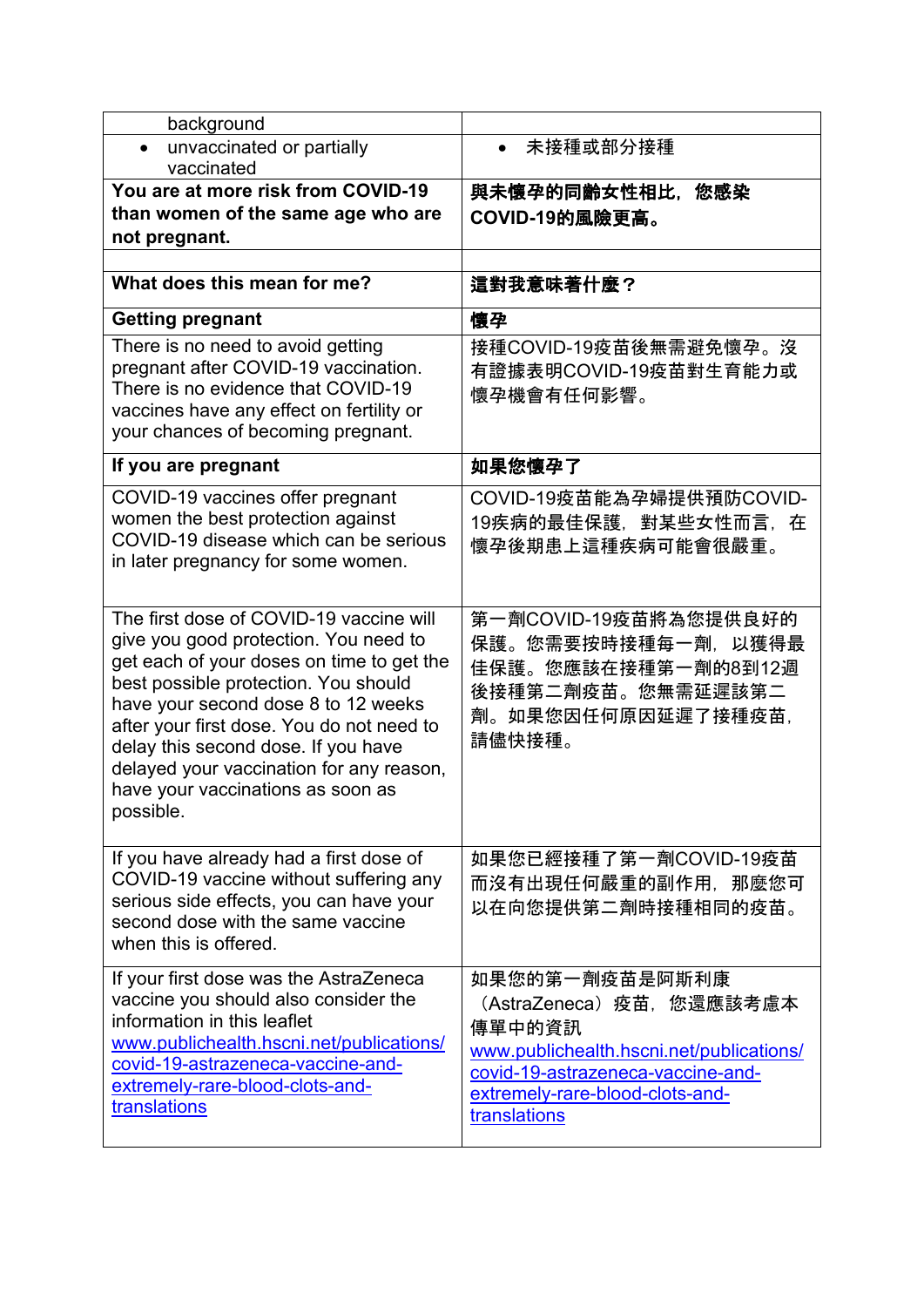| <b>Booster vaccines</b>                                                                                                                                                                                                                                                                           | 加強疫苗                                                                                                                                                                             |
|---------------------------------------------------------------------------------------------------------------------------------------------------------------------------------------------------------------------------------------------------------------------------------------------------|----------------------------------------------------------------------------------------------------------------------------------------------------------------------------------|
| Pregnant women are eligible for a<br>booster 12 weeks after their second<br>dose. The booster dose that is offered<br>may be a Pfizer or Moderna vaccine.                                                                                                                                         | 孕婦在接種第二劑的12週後有資格獲得加<br>強劑疫苗。提供的加強劑可能是輝瑞<br>(Pfizer) 或莫德納 (Moderna) 疫苗。                                                                                                           |
| <b>Breastfeeding</b>                                                                                                                                                                                                                                                                              | 母乳餵哺                                                                                                                                                                             |
| The benefits of breastfeeding are well<br>known. The JCVI has recommended that<br>the vaccines can be received whilst<br>breastfeeding. This is in line with<br>recommendations from the USA and the<br>World Health Organization. Talk to your<br>doctor or midwife if you have any<br>concerns. | 母乳餵哺的好處是眾所周知的。疫苗接種<br>和免疫聯合委員會 (JCVI) 建議可以在母<br>乳餵哺期間接種疫苗。這符合美國和世界<br>衛生組織的建議。如果您有任何疑問,請<br>諮詢您的醫生或助產士。                                                                          |
| Side effects                                                                                                                                                                                                                                                                                      | 副作用                                                                                                                                                                              |
| Like all medicines, vaccines can cause<br>common side effects. It may be helpful to<br>make sure you know what to expect after<br>you have the vaccine, especially if you<br>have had your baby or have other<br>children to look after.                                                          | 像所有藥物一樣,疫苗也可能會引起常見<br>的副作用。 確保您知道接種疫苗後會發生<br>什麼可能會有所幫助,尤其是在您已經分<br>娩或有其他子女需要照顧的情況下。                                                                                              |
| Please read the leaflet 'What to expect<br>after your COVID vaccination'<br>www.publichealth.hscni.net/publications/<br>covid-19-vaccination-what-expect-and-<br>translations                                                                                                                     | 請閱讀傳單"接種COVID疫苗後會發生什<br>麼" (What to expect after your COVID<br>vaccination)<br>www.publichealth.hscni.net/publications/<br>covid-19-vaccination-what-expect-and-<br>translations |
| <b>Further information</b>                                                                                                                                                                                                                                                                        | 額外資訊                                                                                                                                                                             |
| The Royal College of Obstetricians and<br>Gynaecologists (RCOG) and Royal<br>College of Midwives (RCM) have a<br>decision guide and other information you<br>may find helpful on COVID-19 vaccines<br>and pregnancy (rcog.org.uk -<br>www.rcm.org.uk/guidance-for-pregnant-<br>women).            | 皇家婦產科學院 (RCOG) 和皇家助產士<br>學院 (RCM) 提供關於COVID-19疫苗和<br>妊娠的決策指南和其他有用資訊<br>$($ rcog.org.uk –<br>www.rcm.org.uk/guidance-for-pregnant-<br>women).                                     |
| If you would like to discuss COVID-19<br>vaccination, please contact your midwife,<br>doctor, or nurse.                                                                                                                                                                                           | 如果您想討論COVID-19疫苗接種,請聯<br>絡您的助產士、醫生或護士。                                                                                                                                           |
| Don't put off vaccination until after you<br>give birth, make time to get the best<br>protection against COVID-19 disease for<br>you and your baby.                                                                                                                                               | 不要推遲到分娩後才接種疫苗,騰出時間<br>為您和您的嬰兒獲得針對COVID-19疾病<br>的最佳保護。                                                                                                                            |